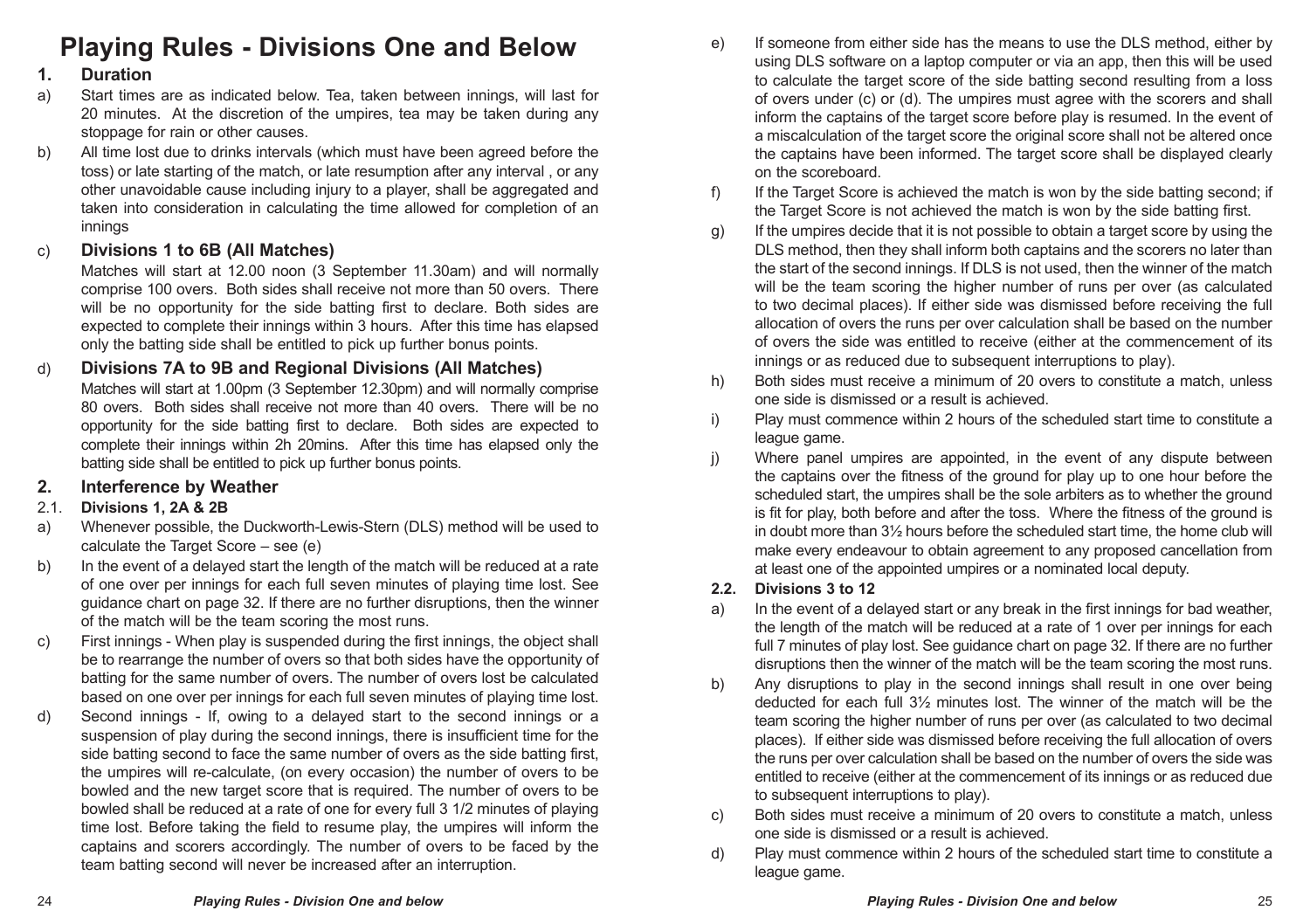e) Prior to the toss the home side is the ground authority for all games in Divisions 3a to the Regional Divisions and is the sole arbiter of whether or not the ground is fit for play.

After the toss the following shall apply as regards fitness of ground and weather:

- Where there are two non-playing umpires they shall be the sole arbiters
- Where there is one non-playing umpire then in the event of disagreement his decision shall prevail.
- Where there are no non-playing umpires the responsibility for determining the suitability of the conditions shall be with the two captains. They are to act having proper regard for their responsibilities for the safety and Safeguarding of all participants. In the event that the two captains are unable to reach agreement a non-playing committee member of the home club shall be responsible for the decision. If no non-playing committee member is available then play will be suspended. Having suspended play it shall only be resumed with the consent of both captains.

The conditions are to be regarded as unsuitable if there is a foreseeable risk of injury to any participant or where the conditions are such that it would be unreasonable to continue. Where the ground is so wet that the movement of the fielders or batsmen is restricted, or where there is surface water on the square. such conditions are to be regarded as unsuitable.

**Note:** If the tea interval takes place during a stoppage for bad weather in the first innings, 20 minutes will be deducted from the total time lost and the total number of overs to be bowled and the time limits will be recalculated accordingly. If the change of innings takes place during a stoppage for bad weather, no additional adjustments shall be made to the number of overs to be received by the team batting second after any recalculation of the number of overs to be received.

#### **3. Points System**

The league tables will be produced on an aggregate points basis (except in the regional divisions where the tables will be produced on an average points basis). Points will be awarded as follows:

Win . . . . . . . . . . . . . 30 points Tie. . 20 points Loss. . . . . . . . . . . . Bonus Points Draw . . . . . . . . . . . Draws are not possible in this format of the game. Abandoned. . . . . . . . 10 points or bonus points, whichever is the greater. **Batting Bonus Points** Divisions 1-9b: 1 point for every 15 runs scored from 110 to 245 (i.e. a maximum of 10 points) Regional Divisions: 1 point for every 15 runs scored from 80 to 215 (i.e. a maximum of 10 points)

#### **Bowling Bonus Points**

All Divisions: 1 point for every wicket taken.

If a team takes all the available wickets of a team playing with less than 11 players they shall receive 10 bowling bonus points.

Except in the Regional Divisions if any side fails to fulfil a fixture, the opposing team shall be awarded the full 30 points available for that fixture.

Any side which fails to fulfil a fixture shall additionally be deducted 10 points from its points total in the division in which it plays.

### **4. Number of Players**

Both teams are required to field a minimum of 8 players during both innings to constitute a league match. In matches where panel umpires are appointed the panel umpires shall decide on the start of the game or a concession should there be fewer than 8 players present at the start time. In all other matches where both captains agree, a match may start, even though the batting side has less than 8 players at the ground, providing the missing players, whose names must be on the team sheet, are expected to arrive. Any team unable to field a minimum of 8 players shall be deemed not to have fulfilled the fixture. Any delay to the start of the match arising from this rule shall result in a reduction of overs calculated in the same way as match rule 2 a) while also subject to the minimum overs requirement of rule 2 c). There will be a general 'allowance' that games may start up to 15 minutes after the scheduled start time without agreement to take account of traffic or similar problems and to get a full game in those circumstances.

## **5. Fast Bowling Directive**

The ECB fast bowling directive (published in the league handbook) shall apply to all league games and failure to comply shall be construed as playing an ineligible player and will be dealt with accordingly under the powers given to the league under rule 12 of the Constitution.

## **6. Penalty Runs**

Penalty runs to be awarded under the Laws of Cricket 2017 shall only be awarded as follows:

- a) In all divisions, for illegal fielding (Law 28.2)
- b) In all divisions, for a ball striking a protective helmet placed on the ground (Law 28.3)
- c) In Divisions 1, 2A and 2B the awarding of Penalty Runs shall apply in full
- d) In Divisions 3A to 6B, for breaches of the law on player behaviour (Law 42) provided there is at least one qualified non-playing umpire.

## **7. Cricket Balls**

- a) The make and specification of cricket balls to be used in all league matches will be determined by the Executive Committee and no other ball shall be used (see inside back cover).
- b) A new ball shall be used from the start of both innings in all matches. Under no circumstances should the ball used in the first innings be used at the start of the second innings.
- c) The home club is required to supply umpires with all match balls, including sufficient spare balls, conforming to the make and specification detailed under 7(a)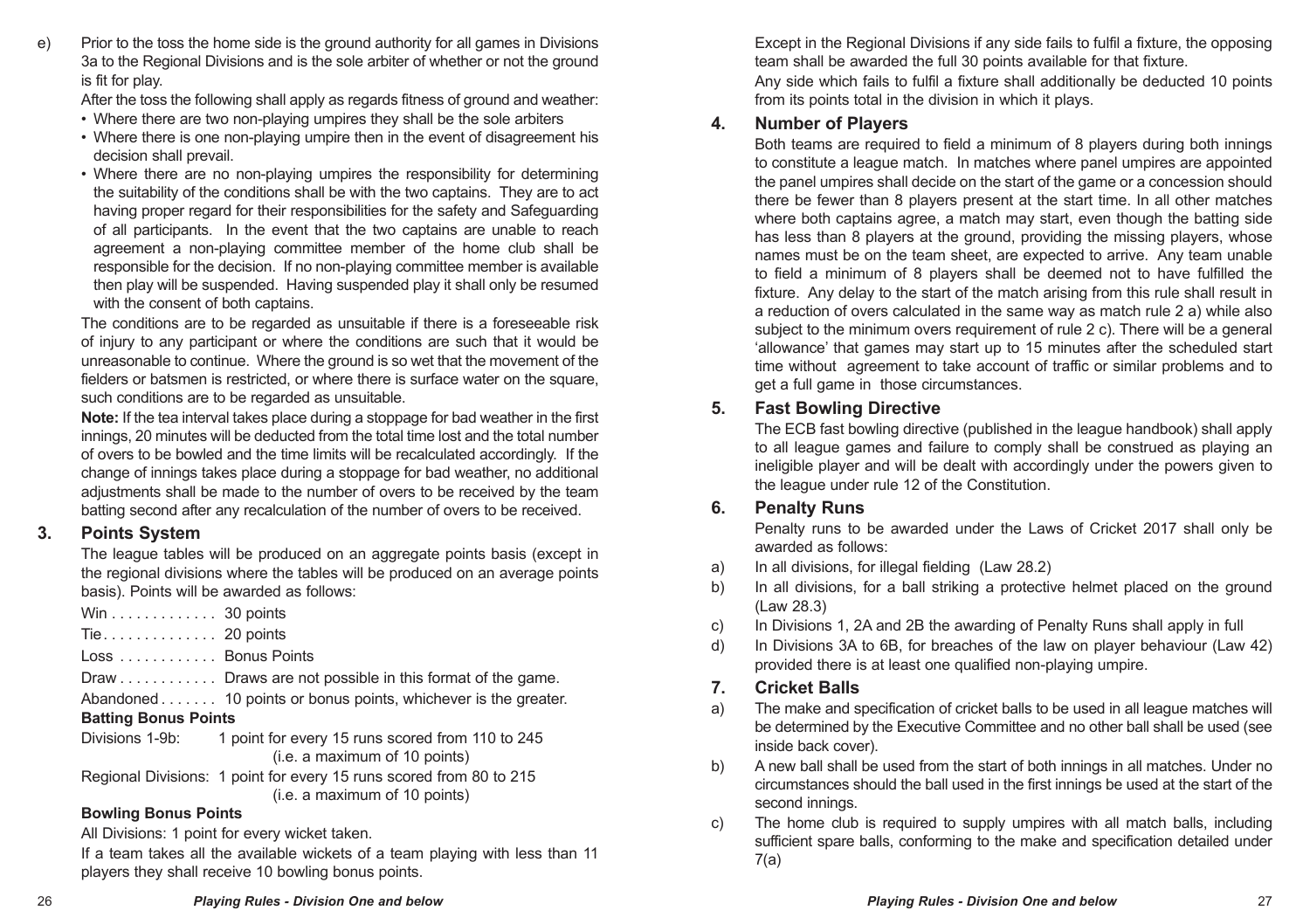## **8. Umpires and Scorers**

- a) Divisions 1 2B: Umpires for matches will be appointed from a panel by an appropriate sub-committee. The normal fee is £50 for each umpire.
- In the event of cancellation umpires should be notified no later than 2 hours before the scheduled start time. If one or both umpires arrive at the ground a reduced fee of £30 will be payable. In the event of a cancellation, the HOME club is responsible for contacting BOTH umpires
- In the event that only one panel umpire is appointed to a match he shall be entitled to receive a total of £75
- b) Umpires' positions: if there is only one non-playing umpire he shall stand at the bowler's end throughout the match.
- c) Each club with a team playing in Divisions 1 to 6B is required to register with the League every umpire that it considers to be attached to the club whether that umpire has been supplied to the League Umpires Panels or will be standing in a match below Division 2B.
- d) In divisions 3a to 6b inclusive each club is required to register with the League any umpire who will be officiating in a match during the season under one of the following categories:
	- Qualified: an umpire who is a member of the ECB association of Cricket Officials and has completed both Stage 1 and 2 courses or their equivalents.
	- Dispensation Granted: an umpire who has received dispensation from the League on the grounds that he is a long-standing experienced umpire. A sub-committee will review and agree any dispensation, which is granted annually and does not carry over to subsequent seasons.
	- Club Umpire: any other umpire which the club expects to use to cover absence of a qualified umpire, or one who has been granted dispensation, due to illness, injury or holiday.

Clubs must provide for every match, other than exceptionally (eg holidays or illness) either a qualified umpire or one who has been granted dispensation. Failure to meet this requirement will result in a 5-point penalty for each match

- e) In Divisions 1-2b each club is required to register with the League a minimum of one scorer who has
	- A scorer who has completed the ECB ACO Club Scorer course or equivalent
	- Received dispensation from the League on the grounds that the club has a long-standing and experienced scorer. A League sub-committee will agree any dispensation on this basis

It is expected that the scorer(s) so registered will be appointed in all matches other than, exceptionally, in the case of holidays or illness. Failure to provided a competent scorer for the duration of matches in Divisions 1-2b will result in a 5 point penalty

- f) The penalty of 5 points will not be applied as follows:
	- In (c) where the club has supplied to the Umpires Panel at least as many umpires as it has teams playing in Divisions 6B and above, and
	- In (d) where the registered scorer is also a registered umpire and that umpire is a member of the Umpires Panel
- g) It is expected that in cases where a club is able to claim exemption from the penalty of 5 points that it will make every effort to provide, in all matches, an umpire or scorer as applicable for the benefit of the participants.
- h) It is the responsibility of every club to ensure that its umpires and scorers are correctly registered on the League website and a claim for exemption under 8(f) will be determined from those registration details

#### **9. Covers**

Covering of pitches and bowlers' run-ups shall be allowed after play has commenced. Where partial covers only are available, bowlers' run-ups shall be covered up to a distance not exceeding five feet in front of the popping crease.

#### **10. Pitches**

Grounds on which matches are to be played shall be listed in the handbook. Alternative grounds may be used, providing the visiting team and umpires are advised of the change before 8pm on the Thursday prior to the date of the match, and formal acknowledgement of the change obtained from an officer of the opposing club and the umpires (where appropriate).

No game shall be switched to a ground (or pitch) other than the one on which the game is scheduled and/or is normally used by the home team, after 8pm on the Thursday prior to the date of the match. Exceptional circumstances may apply, if a late change of ground is approved by the League Executive **Committee.** 

Artificial pitches may be only be used in games in Divisions 10a,10b and the Regional Divisions.

#### **11. Number of Overs Per Bowler**

- a) No bowler may bowl more than 10 overs in an innings in a 100 over match, or 8 overs in an 80 over match.
- b) In a match reduced to less than the scheduled number of overs, no bowler may bowl more than one fifth of the total number of overs available. Where the total number of overs are not divisible by 5, an additional over shall be allowed to the minimum number of bowlers necessary to make up the balance. (E.g. in an innings of 37 overs, a maximum of 2 bowlers may bowl 8 overs)
- c) In the event that a reduction in overs results in one or more bowlers having exceeded the newly calculated maximum then the umpires shall calculate the overs allowed for the remaining bowlers. A bowler who has exceeded the new maximum shall be permitted to complete an incomplete over. (E.g. Match reduced to 33 overs, one bowler has bowled 10 – 3 bowlers may bowl a maximum of 6 overs and 1 bowler may bowl a maximum of 5.
- d) A part over shall count as a full over only insofar as each bowler's limit is concerned.

## **12. Restriction on the Placement of Fielders**

a) Fielding restrictions shall apply in Divisions 1 to 6b inclusive. There shall be no restriction of fielders on Divisions 7a and below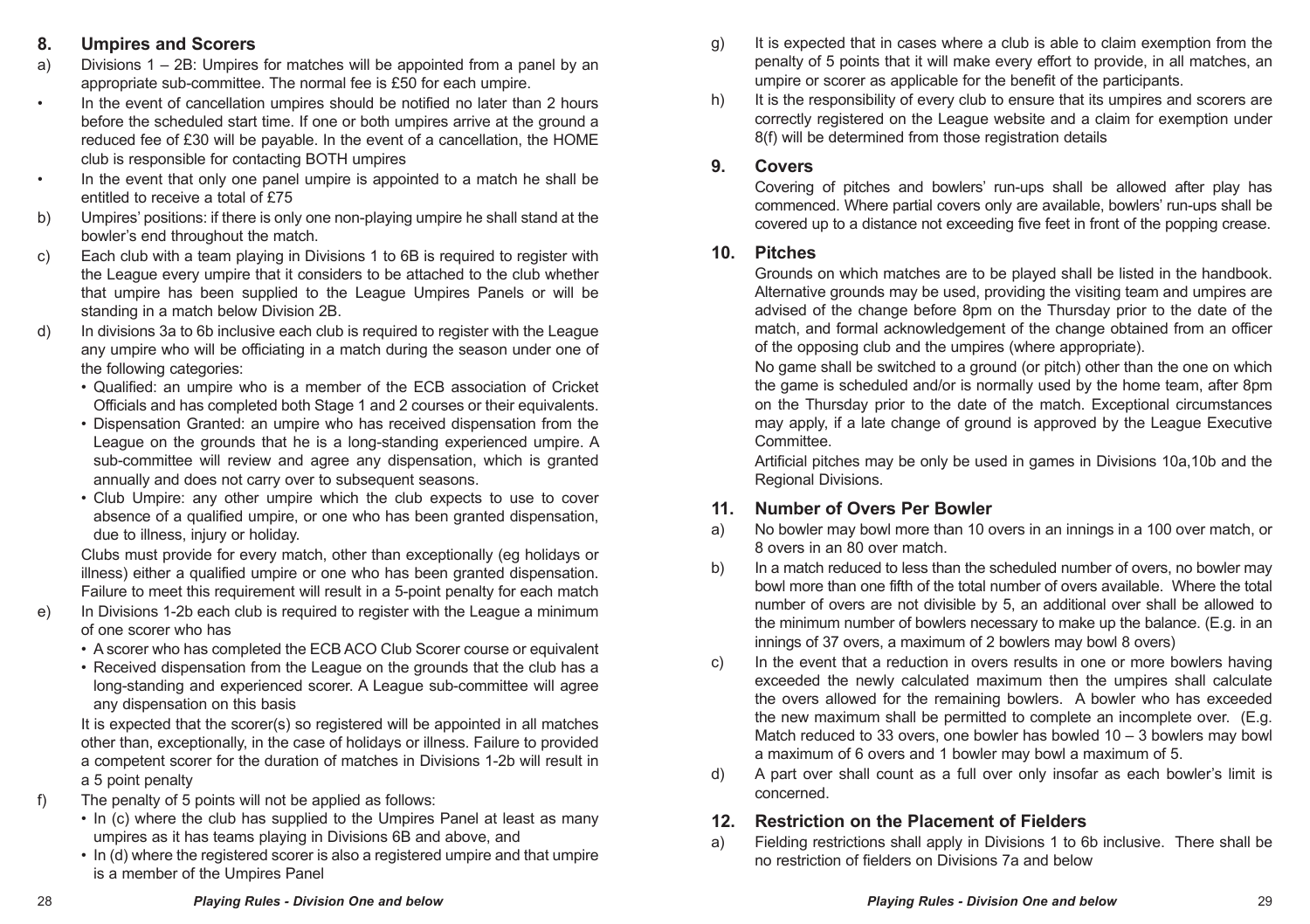- b) Two semi-circles shall be drawn on the field of play. The semi-circles shall have as their centre the middle stump at either end of the pitch. The radius of each of the semi-circles shall be 30 yards. The ends of each semi-circle shall be joined to the other by a straight line drawn on the same side of the pitch.
- c) As the bowler starts their run up, only five players may be permitted outside the line described in b) at all times.
- d) In the event of an infringement of the fielding restrictions in c) the Umpire at the strikers end shall call and signal "No Ball".
- e) If in the opinion of either batsman the Striker's End Umpire fails to call and signal No Ball when the fielding restrictions have been breached then immediately the ball becomes dead, either batsman may draw the matter to the attention of either umpire. If the Striker's End Umpire is able to verify the breach, he shall call and signal "No-Ball". If the Striker's End Umpire is unable to verify the breach then he shall confirm that the events of the delivery shall be unchanged.

#### **13. No Ball**

- a) Underarm bowling is not permitted. If a bowler bowls a ball underarm the umpire shall call and signal "No Ball"
- b) The penalty under Law 21.18 for a "No Ball" will be 1 run.
- c) There will be no "free hits" for front foot no balls.

#### **14. Wide Ball**

- 14.1. **Divisions 1, 2A & 2B**
- a) Law 22 shall apply with the following additions:
- b) Umpires are instructed to apply a very strict and consistent interpretation in regard to this Law in order to prevent negative bowling wide of the wicket.
- c) A leg side wide shall be called if, irrespective of where the ball pitches, it passes outside the line of the Striker and the leg stump, irrespective of any movement by the Striker.
- d) A ball that passes between the Striker and the leg stump shall not be judged a Wide.
- e) An additional crease marking shall be made 17 inches inside and parallel with each return crease, joining the Popping and Bowling creases. Please note that the crease is the inside edges of both these new markings and the Return Crease markings. An off-side wide shall be called if, in the umpire's opinion, the delivery has passed between the 17-inch line and the Return crease, and the Striker has not brought it within reach of a scoring stroke.

#### 14.2 **Divisions 3A to 6B**

- a) Law 22 shall apply with the following additions:
- b) Umpires are instructed to apply a very strict and consistent interpretation in regard to this Law in order to prevent negative bowling wide of the wicket.
- c) A leg side wide shall be called if, irrespective of where the ball pitches, it passes outside the line of the Striker standing in his normal guard position and the leg stump.
- d) A wide shall not be called if the striker moves towards the off-side and the ball would have struck any part of his person had he not moved.
- e) A ball that passes between the Striker and the leg stump shall not be judged a Wide.
- f) An additional crease marking shall be made 17 inches inside and parallel with each return crease, joining the Popping and Bowling creases. Please note that the crease is the inside edges of both these new markings and the Return Crease markings An off side wide shall be called if, in the umpire's opinion, the delivery has passed between the 17-inch line and the Return Crease, and the Striker has not brought it within reach of a run-scoring stroke.

#### 14.3 **Divisions 7A to 12**

The umpires and captains shall ensure that consistency is achieved across both innings for determining what constitutes a wide delivery. The division in which the match is being played should be taken into consideration when deciding what should constitute a wide delivery. The principles set out in Law 22 should be used when umpires and captains are reaching agreement.

#### **15. The Bowling of Fast Short Pitched Balls (Bouncer)**

Law 41.6.1 shall be replaced with: A bowler shall be limited to one fast short pitched ball per over. The umpire at the bowler's end will make it clear to both the bowler and the batsmen at the wicket when such a delivery within this limit is bowled. This ruling shall apply even though the striker has made contact with the ball with his bat, person or equipment. A short pitched ball is defined as one that passes or would have passed over shoulder height of the Striker standing upright at the crease. It is unfair if the limit is exceeded and the umpire shall call and signal No Ball on each such occasion. In addition, the umpires will adopt the procedures of law 41.6.3 and 41.6.4.

See next page for **Lost time ready reckoner**

# **The Phoenix pub**

Tillwicks Road,Harlow

Family run business for the local community and social events. We can cater for any requirement

## **Contact: Andrew Christie tel: 01279 293439**